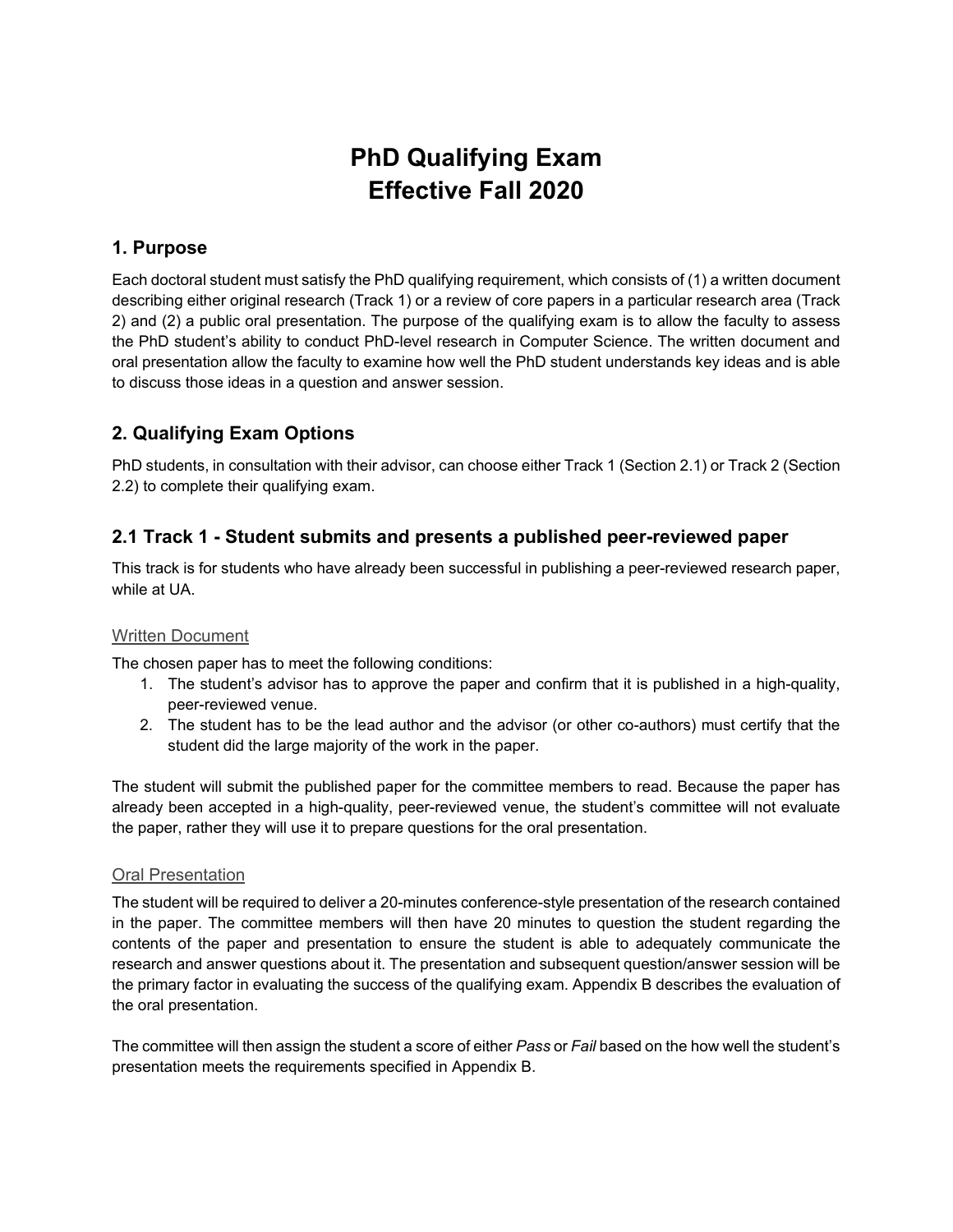## **2.2 Track 2 - Student conducts a traditional literature review**

This track is for students who have not yet been successful in publishing a paper in a peer-reviewed venue. In this case, the student will prepare a publication-quality literature review on a topic relevant to the student's anticipated PhD research. The student begins by selecting a set of five (5) core papers that are significant within the chosen research topic. Upon approval from the student's advisor and committee, the student then proceeds to develop the written document described below. [Note: If a student wishes to conduct a formal Systematic Literature Review, please contact the Graduate Director to discuss this option.]

## Written Document

The written document should follow the outline provided in Appendix A. If a student chooses to deviate from this outline, the content described in Appendix A should still be present.

When assessing the written document, the committee will use the following **evaluation rubric**:

- 1. The document should provide the necessary background so that a non-expert in the area (e.g., a faculty member who works in a different area of research) can understand the written document and the presentation.
- 2. The document should provide a clear explanation of basic definitions and motivate the importance of the topic.
- 3. The document should identify standard techniques, measures and metrics.
- 4. The document must demonstrate a clear analysis of each chosen core paper that is more than a simple summary of the paper.
- 5. The document should not be an annotated bibliography of the literature, but should draw some conclusions or make observations that could not be made from the individual papers.
- 6. The document should identify the contributions of a paper and how these contributions helped to advance the field (e.g., countered or disproved previously held thoughts in the area).
- 7. The document should contain a synthesis of the ideas in the core papers that provides insight that goes beyond what is contained in any one of the papers.
- 8. The document must demonstrate the student's ability to search the literature for additional relevant papers, summarize important findings, understand a related set of research papers, and describe the current state-of-the-art in the topic.
- 9. In the document solved problems should be distinguished from unsolved problems, as well as limitations associated with any existing practices within the field.
- 10. The discussion of the core papers and the state-of-the-art should lead to insights into potential topics that could be the subject for future research.
- 11. The document should make an intellectual contribution by identifying gaps in knowledge and potential areas for new inquiry, based on a critical analysis of the core papers and related literature.
- 12. The document must be well-written, using clear and correct English.

The written document will be evaluated as follows:

- 1. The Graduate Director will run a plagiarism check on the submitted document.
- 2. The Qualifying Exam Screening Committee will screen each submitted paper to ensure it is complete and passes a minimum standard (relative to the evaluation rubric described above). Any paper that is incomplete or does not meet the standard will result in a failed qualifying exam.
- 3. Once the paper passes the screening, it will then be sent to the student's committee for review.
- 4. The student's committee will have two (2) weeks to review the document.
- 5. Each of the student's committee members will rate the document as either: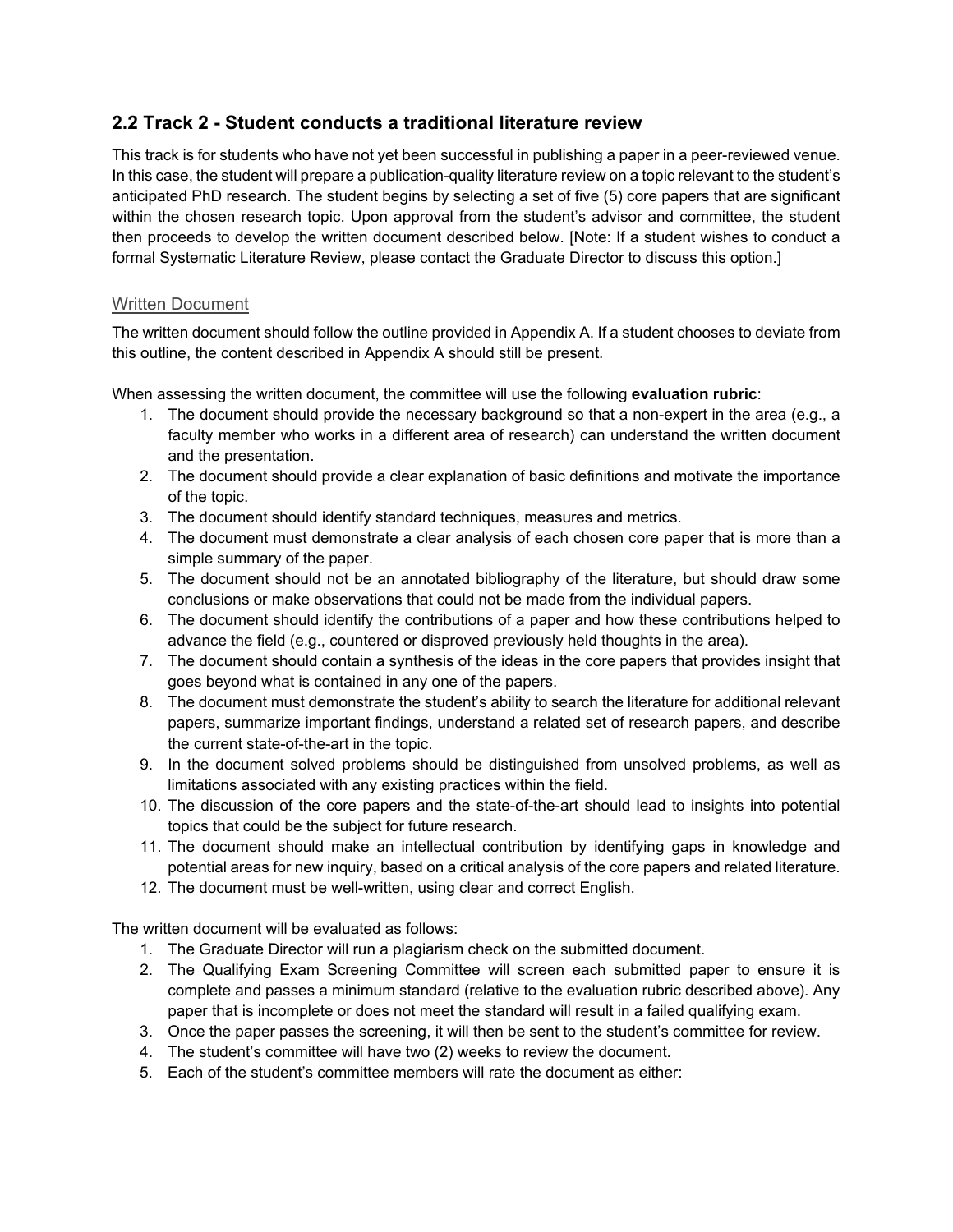- *Fail* The document is not up to our standards. The student fails the exam without a presentation.
- *Needs Modification* The document needs minor modifications. The student will have one (1) week to update the document based on the committee's comments. The committee will review the modified document and assign it a Pass or Fail.
- *Pass* The document meets the requirements and does not need modification.

## **Oral Presentation**

Once a student's document receives a score of *Pass,* the student can proceed to the oral presentation phase. The student will present a 20-minute discussion of the work contained in the paper. The student's committee and other faculty will then have 20-minutes to ask the student detailed questions about the papers included in the review along with the student's synthesis of those papers. Appendix B provides the rubric the faculty will use to evaluate the student's presentation

The student's committee will then assign the student a score of either *Pass* or *Fail* based on the how well the student's presentation meets the requirements specified in Appendix B.

## **3. Process**

To ensure quality and consistency across all qualifying exams, we will use the following process:

- 1. Papers are due to the Graduate Director on the 1st day of class
- 2. The Graduate Director will schedule all qualifying exams to occur together in the same session (or multiple sessions if there are a large number of exams)
- 3. Each student will be allocated 40 minutes (20 for the presentation and 20 for questions)
- 4. All faculty in attendance will remain after the last presentation to deliberate and make decisions on all exams
- 5. To pass, the student must receive a positive vote from 2/3 of the faculty who vote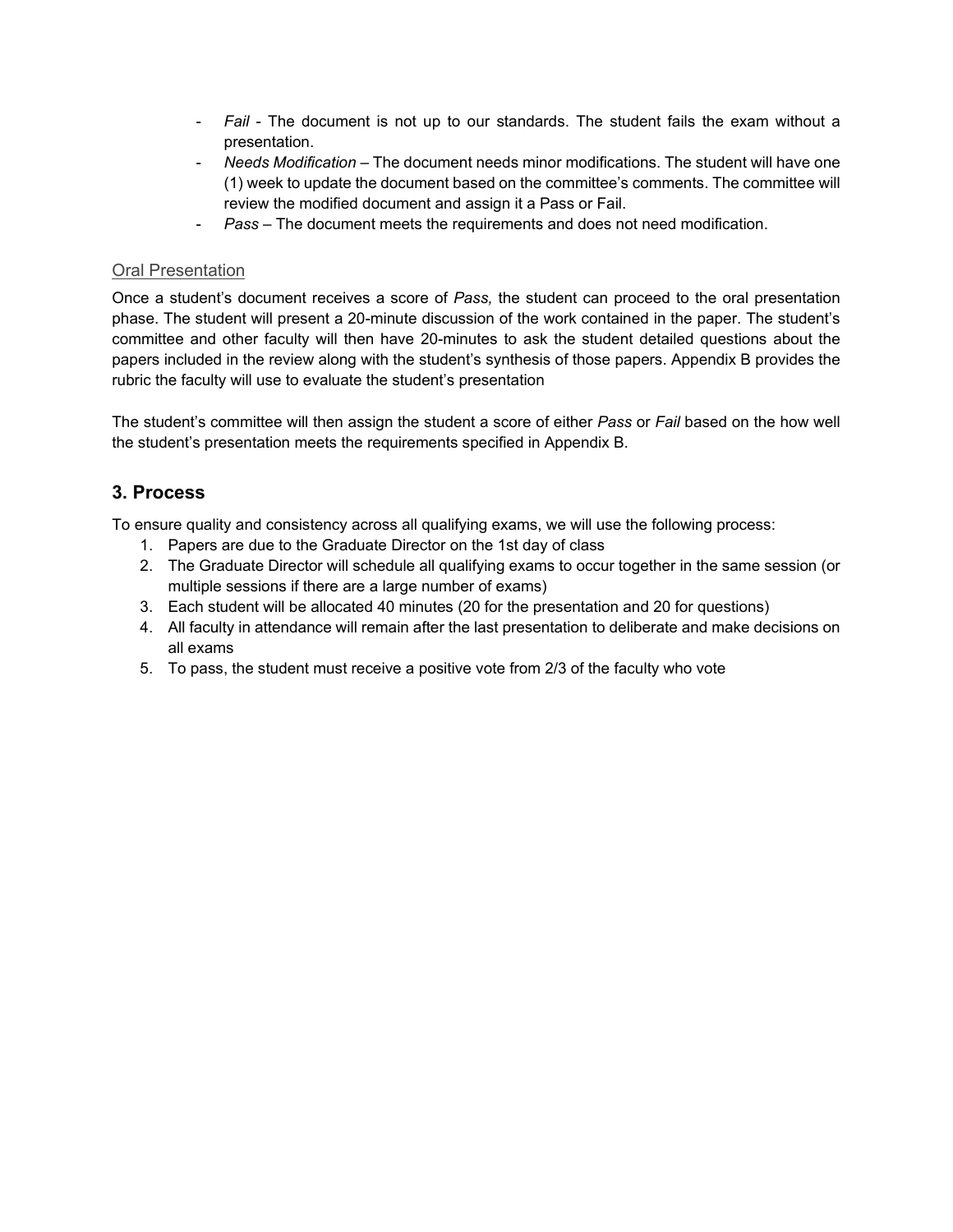# **Appendix A Guidelines for the Written Document (Track 2) of the Computer Science PhD Qualifying Exam**

The paper itself should be composed of the following five sections (**note that a student may choose to organize the paper differently, but this content should still be present):**

#### *Introduction*

This section should give an overview of the problem area, explain why the problem is important, describe the problem area in the context of the fundamental areas of Computer Science, and discuss the potential impact of various solutions.

### *Analysis of each Core Paper*

In this section, each core paper should be discussed in turn with an emphasis on the findings of and the questions raised by the paper.

### *Synthesis of the Core Papers*

This section should present a summary of the overall findings of the papers, how these findings relate to each other, what about these findings make the core papers so important to the problem area, and which aspects of the problem area have been settled by the core papers.

#### *Overview of the Current State of the Art (additional references)*

In this section, a discussion of the current state of the art in the problem area should be given and should include references to additional relevant papers. The section should also discuss the influence the core papers had on developments in the problem area.

#### *Future directions*

This section details some of the future directions for research in the problem area, including open problems and possible approaches to solving these problems. The section should be at least one page long and focus on areas of interest to the candidate.

#### **Format**

IEEE conference format 10-14 pages or 20-25 pages (11pt font, single spaced, 1 inch margins), with additional pages available for the bibliography.